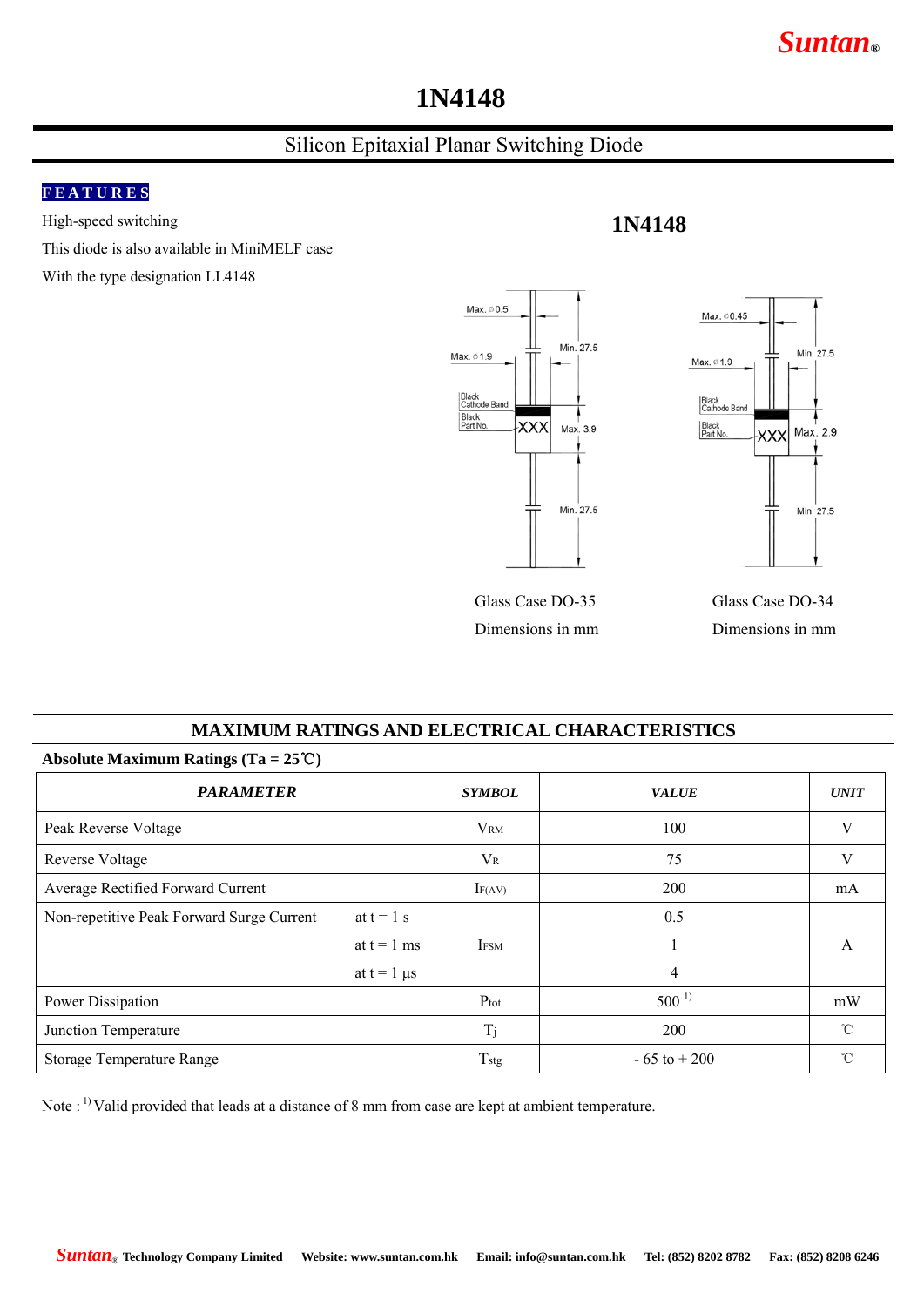#### **Characteristics at Ta = 25**℃

| <b>PARAMETER</b>                                           | <b>SYMBOL</b>    | MIN. | MAX.       | <b>UNIT</b> |
|------------------------------------------------------------|------------------|------|------------|-------------|
| Forward Voltage at $Ir = 10$ mA                            | $V_{\rm F}$      |      | 1          | V           |
| Leakage Current                                            |                  |      |            |             |
| at $V_R = 20 V$                                            | IR               |      | 25         | nA          |
| at $V_R$ = 75 V                                            | IR               |      | 5          | $\mu$ A     |
| at $V_R = 20 V$ , $T_j = 150^{\circ}$ C                    | $I_{R}$          |      | 50         | μA          |
| Reverse Breakdown Voltage                                  |                  |      |            |             |
| at IR = $100 \mu A$                                        | $V_{(BR)R}$      | 100  |            | V           |
| at I <sub>R</sub> = $5 \mu$ A                              | $V_{(BR)R}$      | 75   |            | V           |
| Capacitance                                                | $C_{\text{tot}}$ |      | 4          | pF          |
| at $V_R = 0$ , $f = 1$ MHz                                 |                  |      |            |             |
| Voltage Rise when Switching ON                             |                  |      |            |             |
| tested with 50 mA Forward Pulses                           | $V_{\rm fr}$     |      | 2.5        | V           |
| $tp = 0.1$ s, Rise Time < 30 ns, $fp = 5$ to 100 KHz       |                  |      |            |             |
| Reverse Recovery Time                                      |                  |      | 4          | ns          |
| at IF = 10 mA to IR = 1 mA, $V_R$ = 6 V, RL = 100 $\Omega$ | $t_{rr}$         |      |            |             |
| Thermal Resistance Junction to Ambient Air                 | R <sub>thA</sub> |      | $0.35^{1}$ | K/mW        |
| Rectification Efficiency at $f = 100$ MHz, $V_{RF} = 2$ V  | $\eta v$         | 0.45 |            |             |

<sup>1)</sup> Valid provided that leads at a distance of 8 mm from case are kept at ambient temperature.



**Rectification Efficiency Measurement Circuit**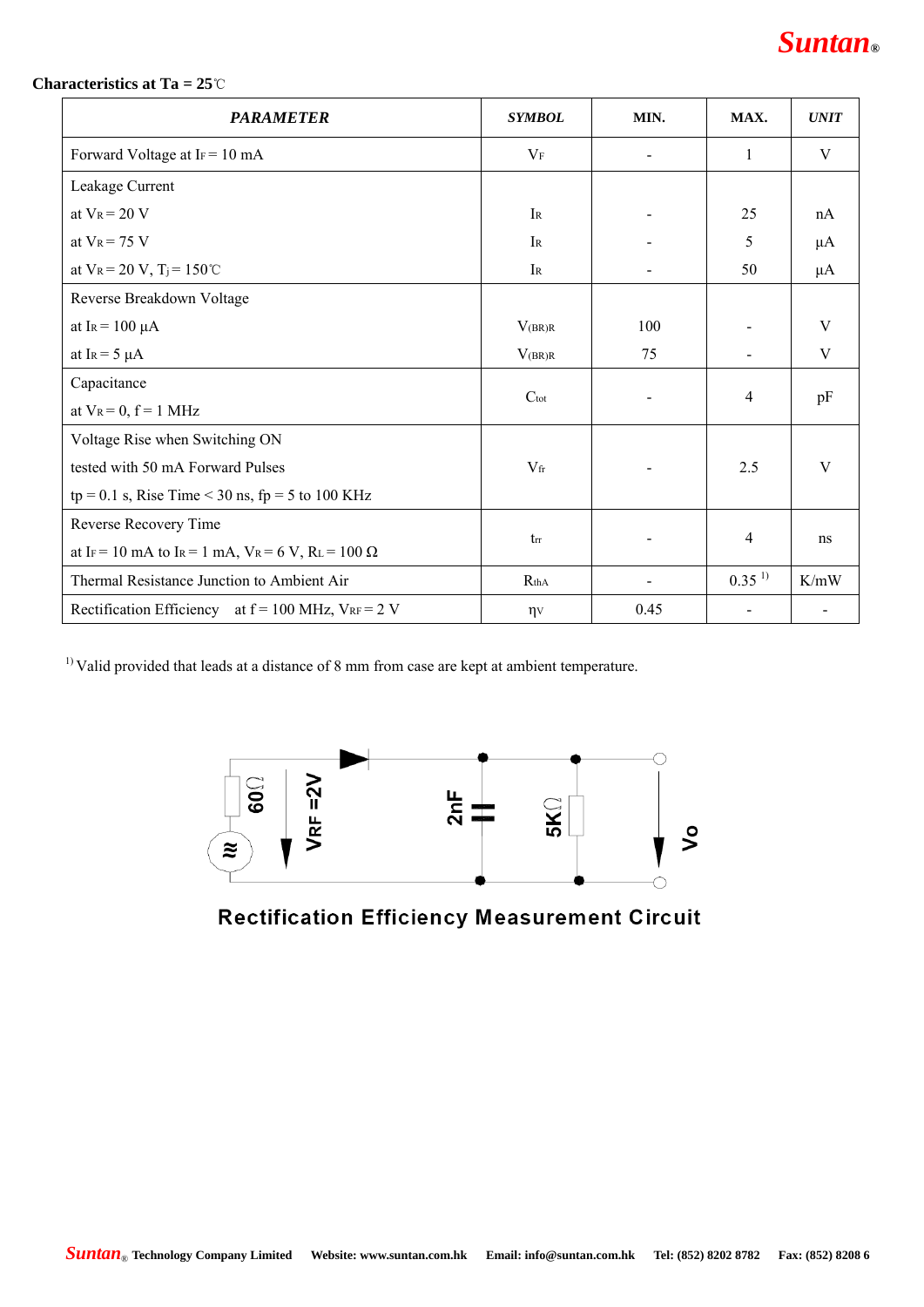#### **RATINGS AND CHARACTERISTIC CURVES 1N4148**



#### Forward characteristics Dynamic forward resistance versus forward current



Admissible power dissipation

#### versus ambient temperature

Valid provided that leads at a distance of 8 mm from case

### are kept at ambient temperature



Relative capacitance versus reverse voltage



*Suntan*® **Technology Company Limited Website: www.suntan.com.hk Email: info@suntan.com.hk Tel: (852) 8202 8782 Fax: (852) 8208 6246**